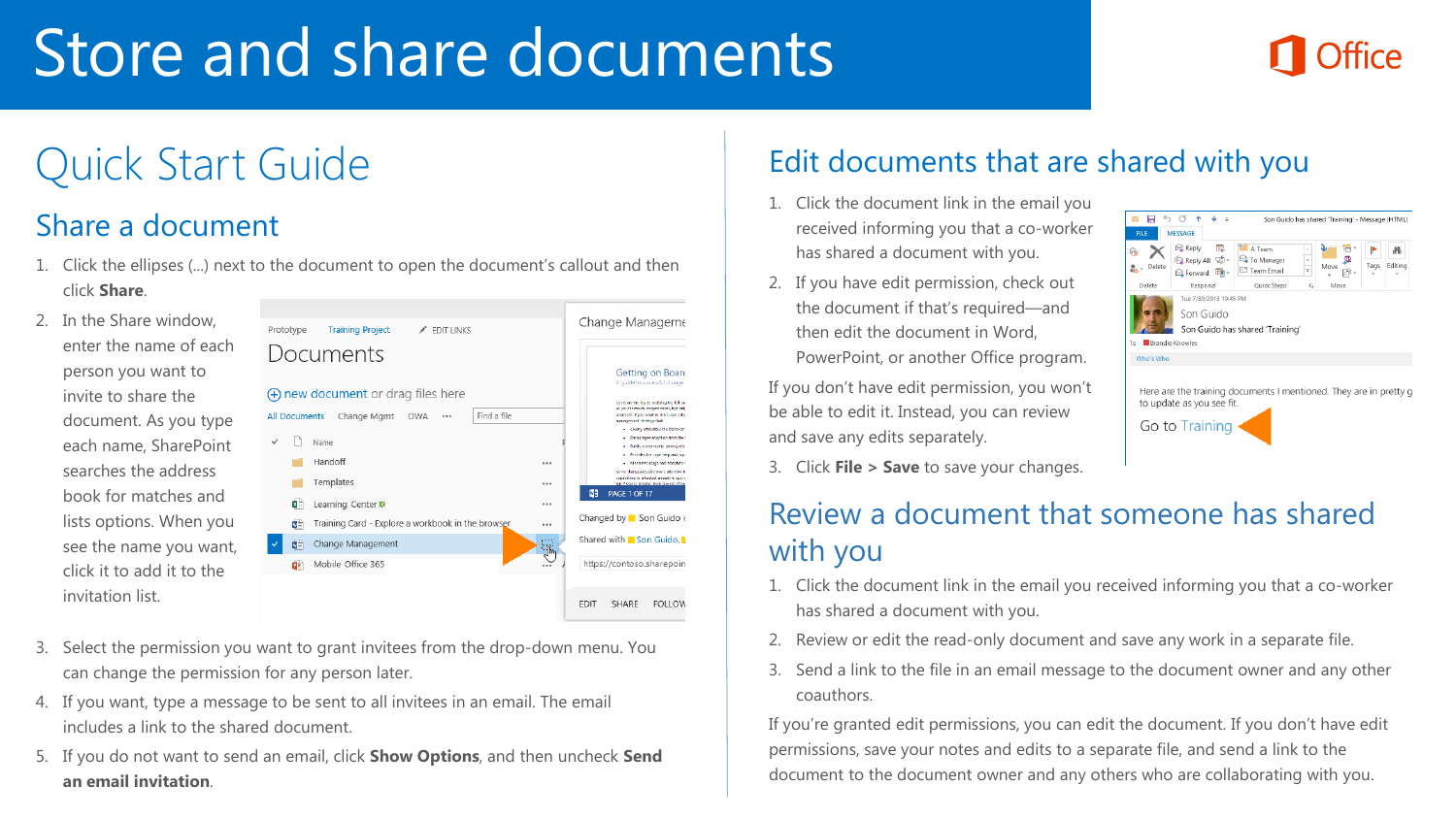### Sync a library to your computer

1. Go to your OneDrive and then click the **SYNC** button. This opens the Sync Library wizard, and automatically recognizes the name and web address of your OneDrive library.

Outlook Calendar People Yammer OneDrive Sites ... Ken Circeo  $\star$   $\bullet$  $\Box$  SYNC

2. Click **Sync Now** to start syncing your OneDrive. Click **Show my files** in the dialog box to open your synced OneDrive folder in Windows Explorer. It's listed in your Favorites in a folder named OneDrive for Business.

You can also start the Sync Library wizard from the OneDrive for Business menu in your Windows notification area.

If you have yet to sync any SharePoint libraries to your computer, the Sync Library wizard automatically prompts you to sync your OneDrive, and references the Web address of your OneDrive. If you want to sync a different library, you can click Sync a different library instead and then enter the Web address of the SharePoint library you want to sync.

If you've already synced your OneDrive, the Sync Library wizard prompts you to specify the address of the library you want to sync.

| > Computer > OSDisk (C:)      |                |
|-------------------------------|----------------|
| ×<br>Name                     | Date modified  |
| My Documents                  | 8/1/2013 6:33  |
| My Music                      | 6/16/2013 11:  |
| My Pictures                   | 8/1/2013 12:49 |
| My Videos                     | 7/25/2013 3:1  |
| <b><i>A</i></b> Searches      | 5/22/2013 9:5  |
| <b>SharePoint Sites</b>       | 3/22/2013 12:  |
| <b>A</b> OneDrive             | 6/16/2013 11:  |
| <b>ConeDrive for Business</b> | 7/30/2013 4:4  |



#### See the edit history of a document in OneDrive for Business

1. Click OneDrive in the header at the top of any SharePoint site in your organization. Outlook Calendar People Newsfeed OneDrive Sites ...



2. Click the ellipsis (…) to the right of the document. The callout window displays the name of the person who last changed the document and the date of the change.

#### Find libraries you've synced on your computer

If you sync your OneDrive to your computer, you can always find it quickly as follows:

- 1. Click the OneDrive for Business taskbar icon.
- 2. Click **Open your OneDrive** folder.